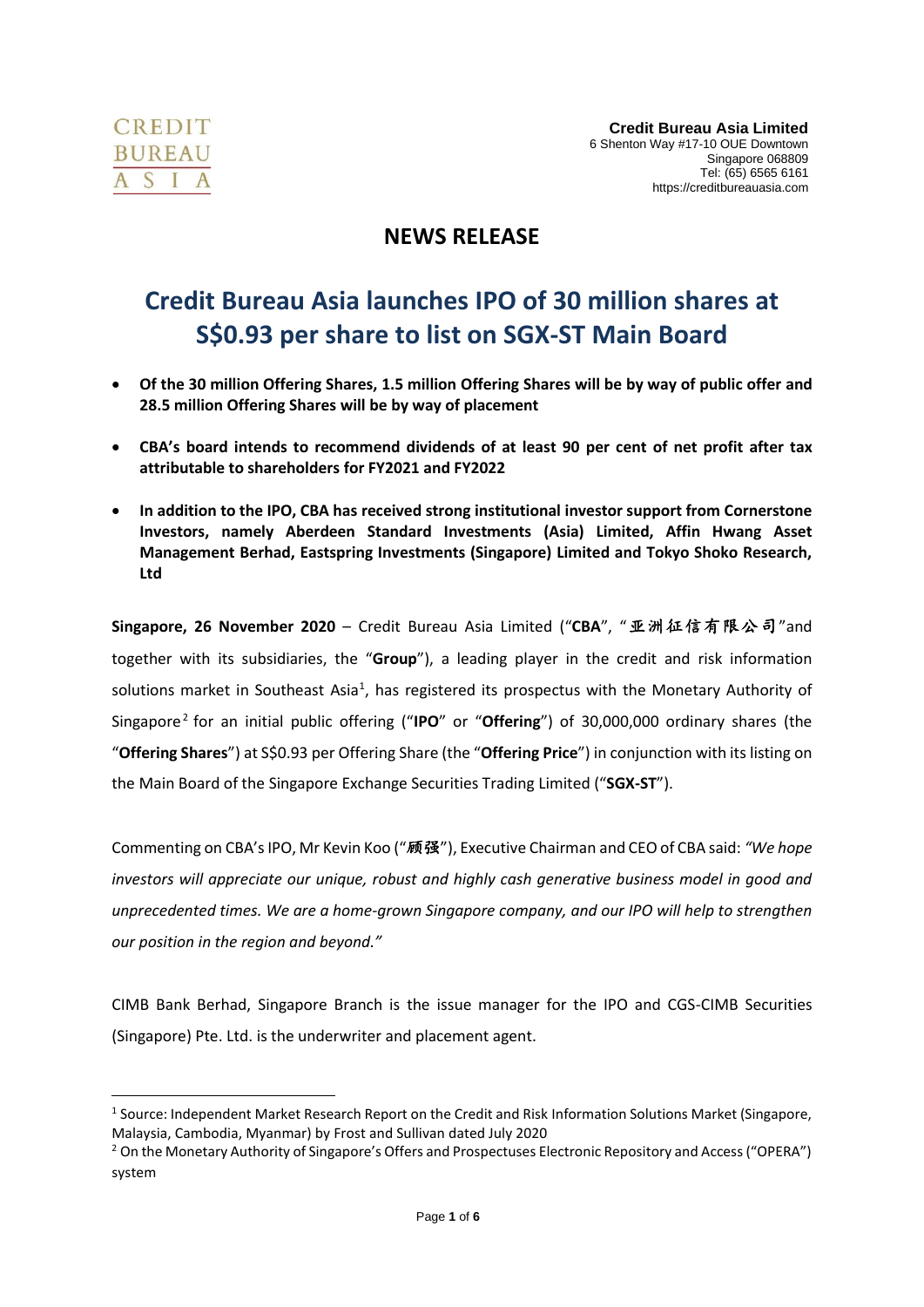#### **Details of Offering**

The Offering in respect of 30,000,000 Offering Shares at S\$0.93 each will comprise:

a) 1,500,000 Offering Shares by way of public offer; and

b) 28,500,000 Offering Shares by way of placement

each conditional upon the completion of the other.

Of the 30,000,000 Offering Shares, 1,000,000 are new shares to be issued by CBA and 29,000,000 shares are vendor shares which are being sold by CBA's Executive Chairman and CEO, Mr. Kevin Koo and Executive Director, Mr. William Lim. The Offering Shares in aggregate will represent approximately 13.0% of the total number of 230,390,000 issued shares as at the date of listing.

At the same time but separate from the Offering, Aberdeen Standard Investments (Asia) Limited, Affin Hwang Asset Management Berhad, Eastspring Investments (Singapore) Limited and Tokyo Shoko Research, Ltd. (collectively, the "**Cornerstone Investors**"), have signed agreements to subscribe for an aggregate of 28,000,000 new shares (the "**Cornerstone Shares**") at the Offering Price. The Cornerstone Shares will in aggregate constitute approximately 12.2% of the total number of 230,390,000 issued shares as at the date of listing.

Based on the Offering Price, the estimated post-IPO market capitalisation of CBA is expected to be approximately S\$214.3 million. The Offering will close at 12.00 noon on 1 December 2020 and the listing and trading of CBA's shares is expected to commence at 9.00 a.m. on 3 December 2020.

#### **Dividend Policy**

The board of CBA intends to recommend dividends of at least 90.0% of net profit after tax attributable to its shareholders for the financial years ended 31 December 2021 and 31 December 2022 (respectively, "**FY2021**" and "**FY2022**")<sup>3</sup> .

#### **Business Strategies and Future Plans**

<sup>&</sup>lt;sup>3</sup> This is the present intention of the board of directors and shall not constitute legally binding obligations on the Company and should not be treated as an indication of the Company's future dividend policy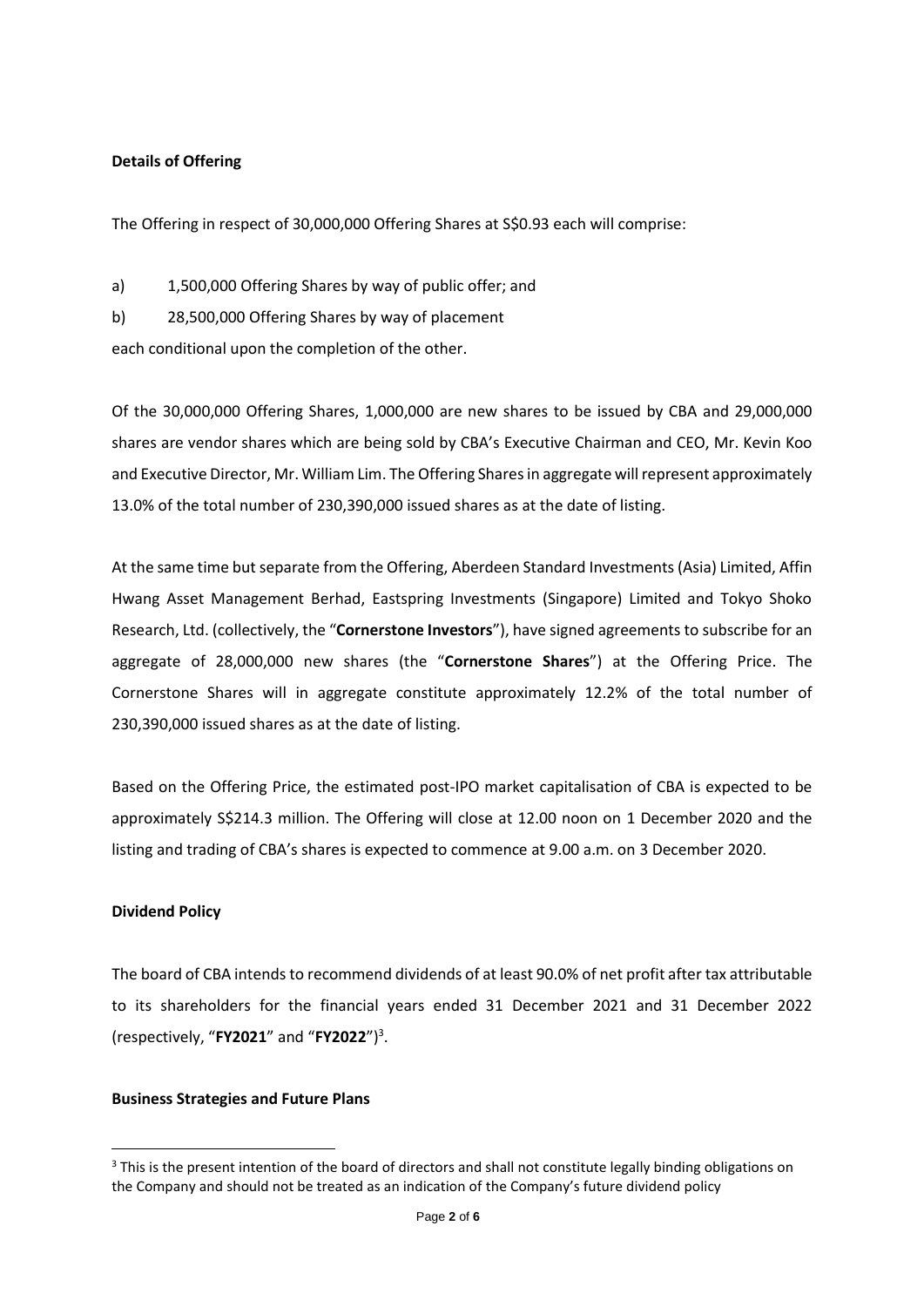CBA, though its subsidiary Credit Bureau (Singapore) Pte Ltd ("**CBS**"), has a 99.9% market share in Singapore's financial institution data business ("**FI Data Business**")<sup>4</sup> while its associated companies are the sole licensed FI Data Business providers in Cambodia and Myanmar. As at June 2020, it has 196 Credit Bureau Members in Singapore and Cambodia, and more than 6,000 customers in its nonfinancial institution data business ("**Non-FI Data Business**") having access to more than 330 million business records.<sup>5</sup> In addition to its strong financial performance in the last three financial years, the Group in the half year ended 30 June 2020, had a net operating cash flow of S\$10.8 million, and a cash conversion ratio of 83.3%, making it a highly cash generative business.

#### Continuing to drive organic growth within its existing markets

The commencement of the Credit Bureau Act in Singapore will result in the issuance of a commercial credit bureau licence. The Group plans to expand its credit bureau membership base to include insurance companies, utilities, moneylenders and leasing companies as well as upcoming digital banking businesses. In October 2020, one of CBA'ssubsidiaries, Credit Bureau (Singapore) Pte Ltd, was awarded a tender by the Ministry of Law of Singapore to develop, establish and operate the Moneylenders Credit Bureau.

Furthermore, for its Non-FI Data Business, the Group intends to expand and increase the market penetration of its risk diligence solutions products and services offerings in its Singapore Commercial Credit Bureau platform while also exploring data collection from other sectors, in addition to its Telco Credit Bureau platform.

In Cambodia, the Group plans to diversify and introduce additional product and service offerings in tandem with the growth of Cambodia's gross domestic product along with its credit industry and rate of credit penetration, so as to meet evolving customer and industry needs. The Group only recently commenced operations in Myanmar in the fourth quarter of 2020 and intends to introduce credit reports and monitoring services to licensed financial institutions in its first year of operations, and widen membership and expand its product and service offerings to include scores and data analytics reports over the subsequent two years.

<sup>4</sup> In 2018

<sup>5</sup> D&B Commercial Database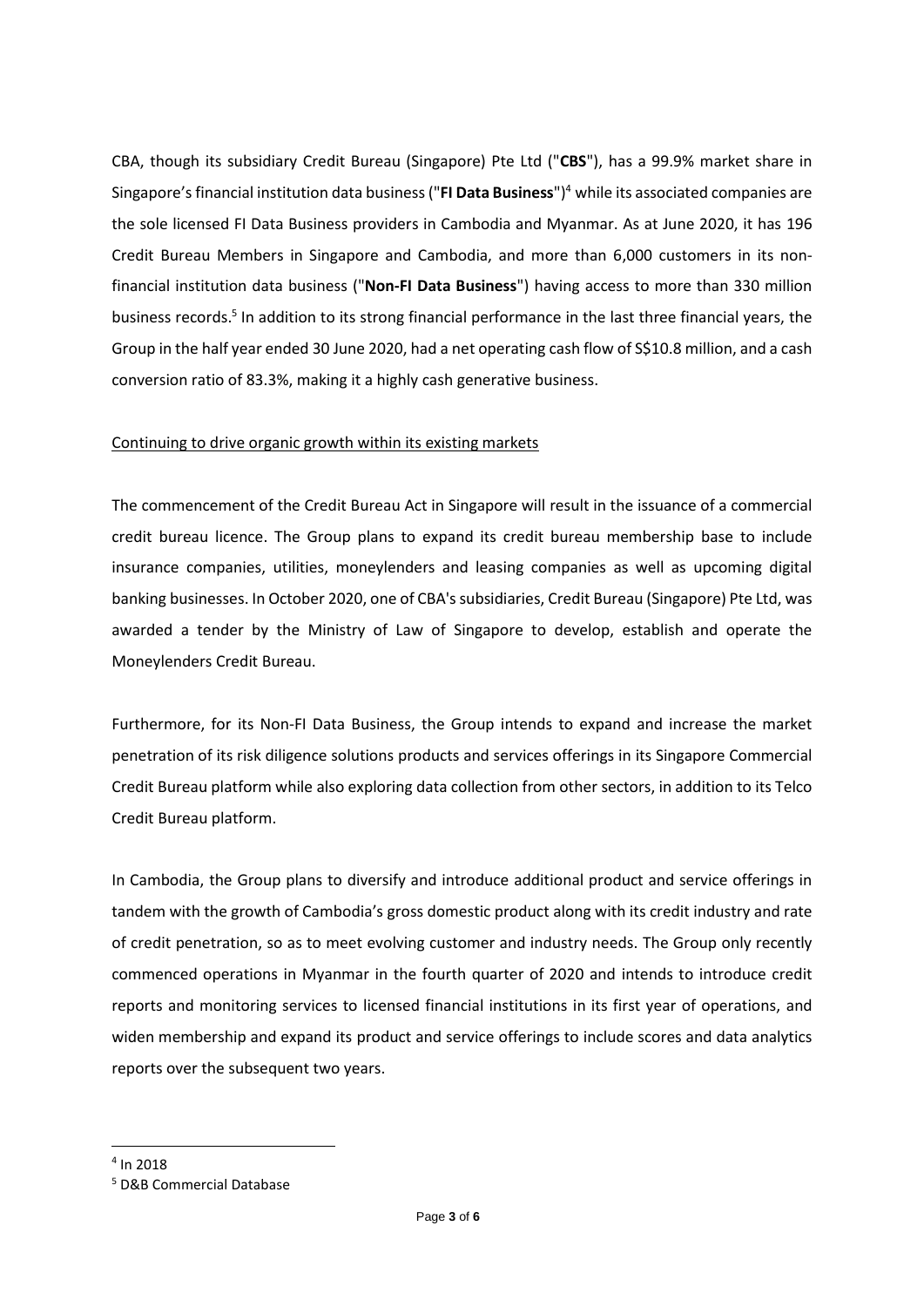#### Expanding in the ASEAN region

The Group is also continuously exploring opportunities to expand to other territories in the ASEAN region whether organically, or through acquisitions, joint ventures or partnerships and may use some proceeds from the Offering and the issuance of the Cornerstone Shares to fund such expansions.

## Advancing technological capabilities

In the second half of 2021, the Group plans to introduce a "Generation 3" credit score in its credit reports in Singapore that uses additional data elements for enhanced robustness and predictiveness. Similarly, a new score for its Singapore Commercial Credit Bureau platform is being developed for introduction by the end of 2021, which leverages on either a Financial Stress Score<sup>6</sup>, or utilises artificial intelligence to generate the equivalent score based on available information.

The Group will also be developing a proprietary multi-industry and full-service "integrated credit bureau platform" software that has the full functionality of a standard credit bureau software and supports the cross-industry information uploads to better serve the needs of users. It also plans to commence the development of technology that will facilitate the integration and sharing of data, and eventually create full-service, multi-industry credit bureau platforms which are customisable in accordance with the permitted regulatory environment, by the end of 2020.

### **Use of Net Proceeds**

To support its business strategies and future plans, the Group intends to use the net proceeds of approximately S\$23.6 million from the Offering and the issuance of the Cornerstone Shares primarily for the following purposes:

• Approximately S\$7.1 million for organic growth initiatives (including, among others, (i) product development and credit score enhancements, (ii) software and platform development, (iii) investments in infrastructure to increase the scope of membership and (iv) investments in relation to the development of its corporate credit reporting business in Singapore);

 $6$  An overall statistical assessment on the future prospects of an active business facing a situation of default over the next 12 months developed for the Group's Non-FI Data Business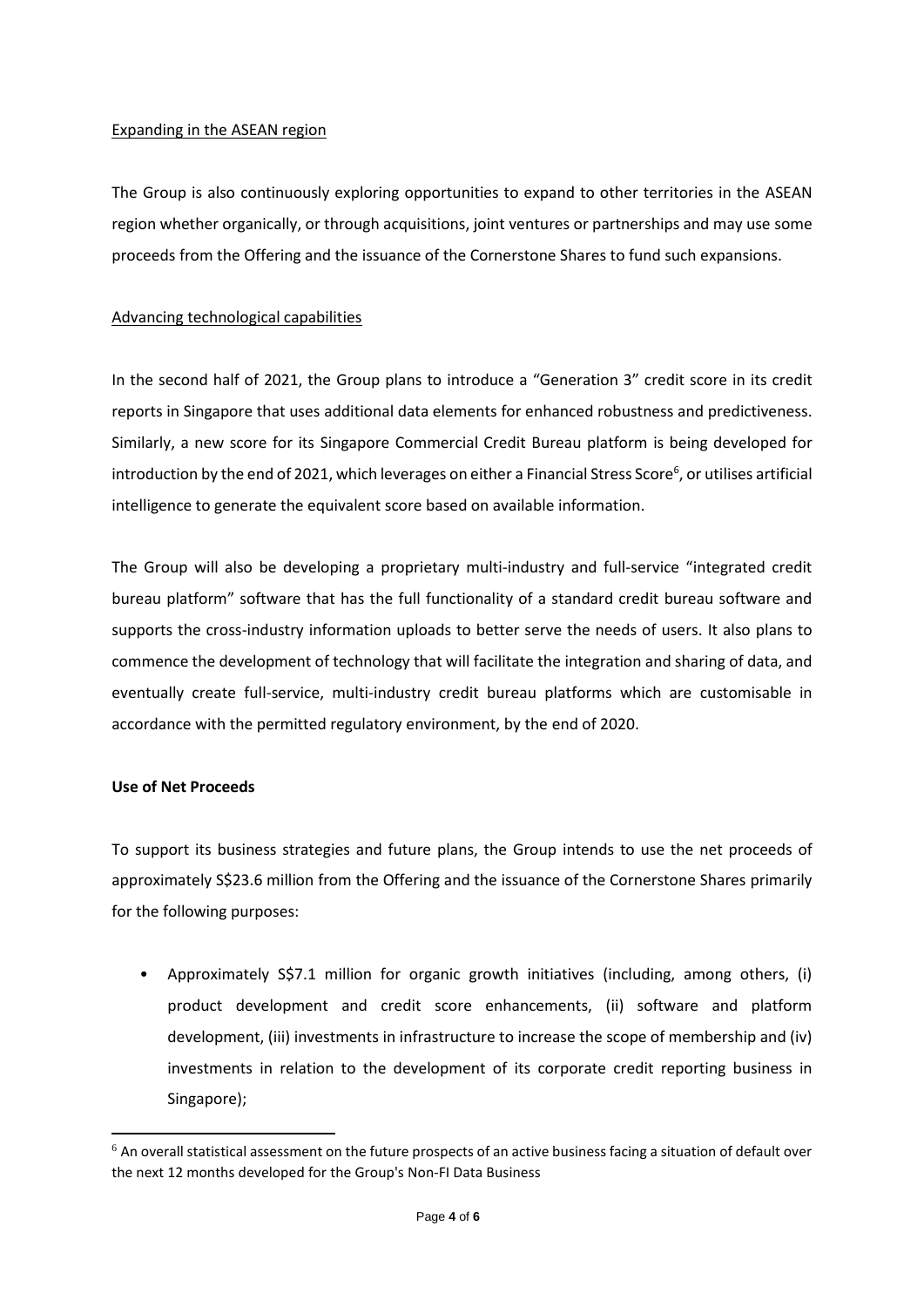- Approximately S\$11.8 million for strategic investments, regional expansion and acquisitions (which may include, among others, in existing markets and new markets); and
- Approximately S\$4.7 million for general corporate and working capital purposes.

Copies of the final prospectus and the application forms may be obtained on request, subject to availability during office hours, from CIMB Securities (Singapore) Pte. Ltd., CIMB Investment Centre, 50 Raffles Place, #01-01, Singapore Land Tower, Singapore 048623.

- End -

**Note: This media release is to be read in conjunction with the prospectus of the Company lodged on the Monetary Authority of Singapore's OPERA system on the same date.**

# **About Credit Bureau Asia (www.creditbureauasia.com)**

CBA is a leading player in the credit and risk information solutions market in Southeast Asia, providing credit and risk information solutions to an extensive client base of banks, financial institutions, multinational corporations, telecommunication companies, government bodies and public agencies, local enterprises and individuals across Singapore, Malaysia, Cambodia and Myanmar. CBA's business has two core segments, the FI Data Business and the Non-FI Data Business, covering both consumer and commercial credit risk information.

The Group, together with its joint ventures, is currently the dominant market leader in Singapore's FI Data Business and the sole market player in Cambodia's and Myanmar's FI Data Business.<sup>7</sup> Depending on the territory involved, these credit bureaus operate to provide their subscribing members, mainly banks and financial institutions, with access to credit information on consumers or business entities, all of which are generated from up-to-date credit information contributed by subscribing members. As at 30 June 2020, the Group has close to 200 financial institution members across Singapore and Cambodia which include banks, microfinance institutions, leasing companies and rural credit operators.

For its Non-FI Data Business, the Group has more than 6,000 customers (including multinational corporations and small and medium-sized enterprises) and access to a database covering more than 330 million business records globally as at 6 November 2020. CBA's Non-FI Data Business operates in Singapore and Malaysia, where customers can access a wide range of business information and risk management services, sales and marketing solutions, commercial insights and other services, using data sourced from a variety of publicly accessible registries and Dun & Bradstreet's extensive international network as well as information contributed by businesses which subscribe to CBA's payment bureau services.

<sup>&</sup>lt;sup>7</sup> Source: Independent Market Research Report on the Credit and Risk Information Solutions Market (Singapore, Malaysia, Cambodia, Myanmar) by Frost and Sullivan dated July 2020